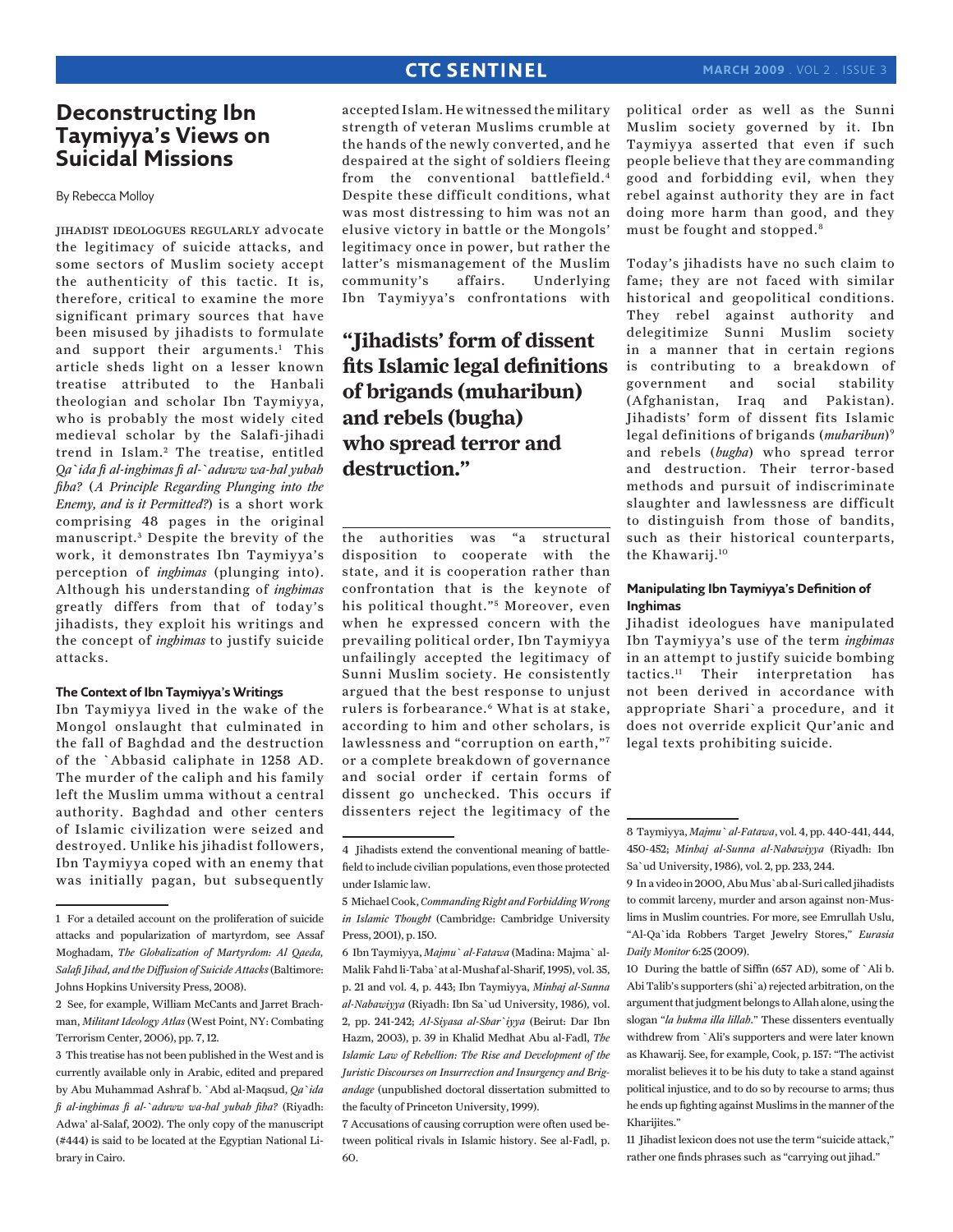### **CTC SENTINEL**

In *Qa`ida fi al-inghimas*, Ibn Taymiyya opens the discussion with a number of scenarios that help describe what he means by the term "*inghimas*" and where it would be more appropriate to carry it out. The author introduces the matter of "an individual or group fighting [an enemy] that outnumbers them, on condition there is some benefit to Islam in fighting, even if the (individuals) are likely to be killed." Next, he introduces three scenarios in which *inghimas* applies:

### *First Scenario*

"Like [in the case of] a man who storms the ranks of the infidels and penetrates them. Scholars call this 'plunging into the enemy,' since [the man] is swallowed up in them like a thing that gets submersed in something that engulfs it."

### *Second Scenario*

"And like a man who kills an infidel officer among his friends, for instance, by pouncing on him publicly, if he [can] get him by deceit, thinking he can kill him and take him unaware like that."

### *Third Scenario*

"And [like] a man whose comrades have fled and so he is fighting the enemy alone or with a few others, and yet this is inflicting harm on the enemy, despite the fact they know they are likely to be killed."

The aforementioned scenarios are all "permissible according to most scholars of Islam who belong to the four schools of law and others."

The legitimacy of being outnumbered in battle in the third scenario is further highlighted on page 45 of the document by comparing the notion to the events of the battle of Badr (624 AD).<sup>12</sup> Ibn Taymiyya says:

And know that a group is permitted to fight those who outnumber them despite their weakness, and there is no difference in this between an individual and the very few; thus one person fighting three is like three people fighting ten.

Ibn Taymiyya inextricably ties his notion of *inghimas* with the undesirable situation of confronting a numerically superior army, and the three example scenarios correctly read as cases in which a soldier on the battlefield decides to carry out an attack that will likely result in his death. Such a mission is dangerous and self-destructive, and in this sense may be considered "suicidal."13 The idea of a "suicidal mission" also appears in Ibn Taymiyya's *Majmu` al-Fatawa* where he mentions the widely-cited Qur'anic story of the Companions of Pit (*ashab alukhdud*). He writes:

In the story [of the Companions of the Pit] the young boy is ordered to get himself killed in order to manifest religion's splendor. For this reason the four imams<sup>14</sup> have permitted a Muslim *to plunge into* the ranks of the unbelievers, even if he thinks they will kill him, on condition that this [act] is in the interest of Muslims. We have expanded on this matter elsewhere. Thus, if a person does what he believes will get him killed in the interest of the battle (jihad), even though his death is more powerful than his killing of others, and if what he causes the death of another for the benefit of Islam, which would not occur except through this [act of him losing his life], and if it [constitutes what] staves off the enemy's corrupting damage to religion and earthly possessions which cannot be defended except by this means, then it is *more* appropriate.15

Clearly, *inghimas* (plunging into) pertains to an extreme situation, as on the battlefield or elsewhere in the course of a conventional war, involving combatants. The description and language in the passages lend themselves to a restricted context to justify missions that in all likelihood result in Muslim casualties. Since suicide is absolutely forbidden in Islam,16 there would have to be a clear benefit to the outcome of the war and engagement in jihad, a decisive repulsion of the enemy's damage to Islam, in order to embark on a mission that would surely end with the individual's death. Where it is unmistakably beneficial, then, "it is *more* appropriate." Note Ibn Taymiyya's use of the comparative in the last passage; it is not absolutely appropriate, merely "*more* appropriate" than, for example, doing nothing. This places several restrictions even before reaching the statement on the relative appropriateness of employing *inghimas*. In addition, Ibn Taymiyya's repeated use of the phrase "and thus [the soldier] fights until he is killed" connotes an ongoing battle, rather than a single event occurring in a concentration of non-combatants.

Ibn Taymiyya, like other scholars who deal with *inghimas*, is neither implying nor legitimizing "suicide mass-murder" of non-combatant men, women and children. Instead, Ibn Taymiyya offers a limited context within which an almost certainly "suicidal attack" on numerically, or by analogy technologically, superior enemy combatants could be rendered "more appropriate." There is, without a doubt, a difference, as Ibn Taymiyya repeatedly states that Muslim and non-Muslim non-combatants must not be harmed and collateral damage should be avoided.<sup>17</sup>

To justify their tactics, jihadist ideologues have attempted to analogize suicide bombings with *inghimas*. In particular, they have attempted to portray the technological superiority of Western countries as justification for

<sup>12</sup> Badr was a key battle in early Islam and a turning point in Muhammad's struggle with his Qurayshi opponents in Mecca. It is considered in Islamic history a decisive victory attributable to divine intervention and the genius of Muhammad.

<sup>13</sup> This is different from other meanings signified by the word "suicidal": causing, intending, or relating to suicide.

<sup>14</sup> This refers to the imams of the four Sunni legal schools.

<sup>15</sup> Taymiyya, *Majmu` al-Fatawa*, vol. 28, p. 540. Also see "Martyrs of Nejran" in David Cook, *Martyrdom in Islam* (Cambridge: Cambridge University Press, 2007), p. 20.

<sup>16</sup> For example, Qur'an 4:29-30 states, "And do not take your own lives for God has mercy on you. And so he who does this in transgression and violation. We shall burn him in Hellfire. This is an easy feat for God."

<sup>17</sup> One example of many is Ibn Taymiyya's interpretation of Qur'an 2:190 and his stance on aggression against non-combatants: "aggression means transgressing/ exceeding a limit, and so (the Qur'anic text) indicates that fighting those who do not fight us constitutes aggression, and God confirms this and indicates that excessiveness is prohibited." See Ibn Taymiyya, *Qa`ida mukhtasara fi qital al-kuffar wa-muhadanatihim wa-tahrim qatlihim limujarrad kufrihim* (Riyadh: `Abd al-`Aziz b. `Abd Allah b. Ibrahim al-Zayr al-Hamad, 2004), pp. 91-92. Also see *al-Sarim al-maslul `ala sahtim al-rasul* (Beirut: Dar Ibn Hazm, 1997), vol. 2, p. 513.